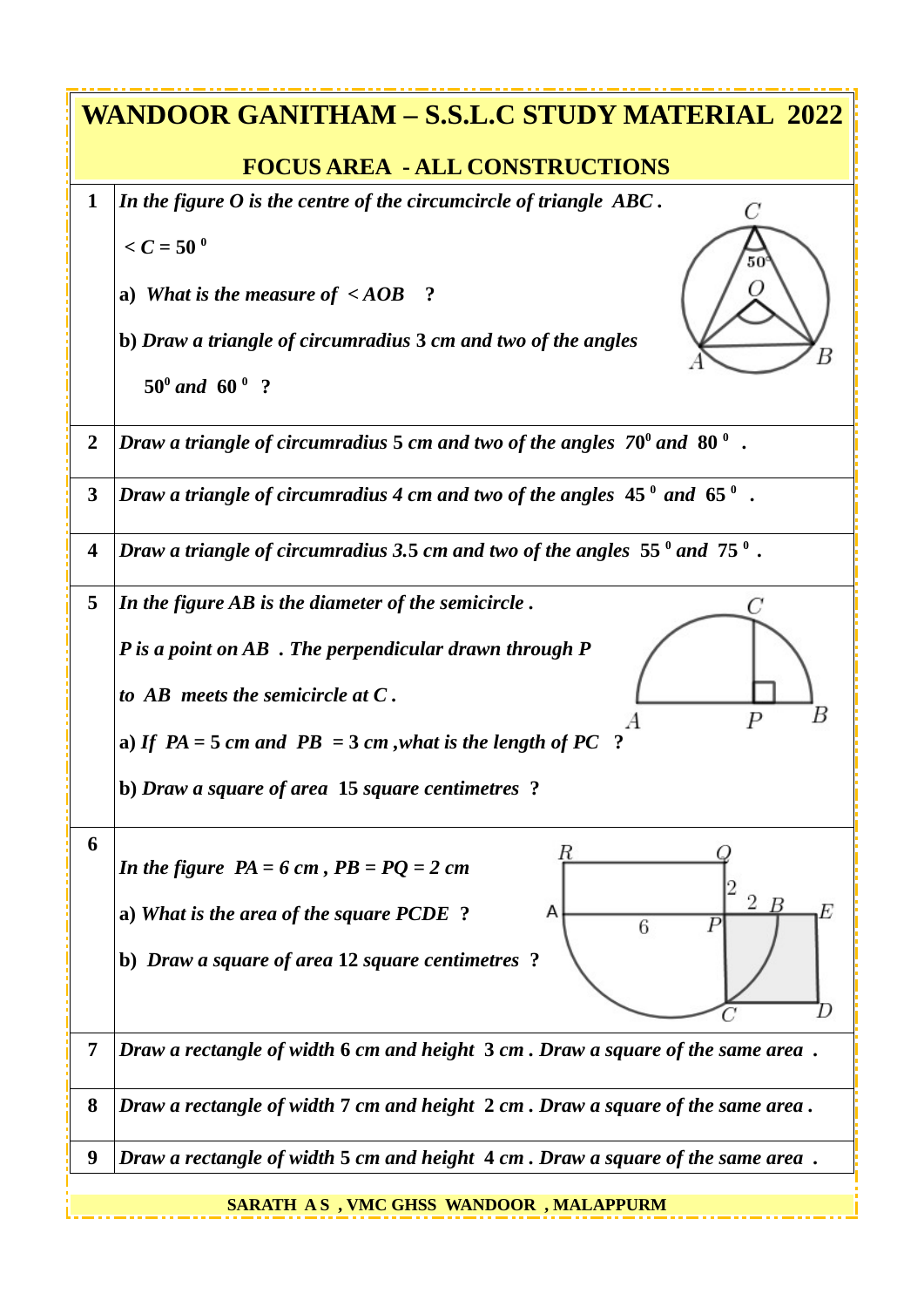| 10        | Draw a circle of radius 4 cm and mark a point on it. Draw a tangent through that point                                                                                                                                                                                                                                                                    |
|-----------|-----------------------------------------------------------------------------------------------------------------------------------------------------------------------------------------------------------------------------------------------------------------------------------------------------------------------------------------------------------|
| 11        | In the figure $O$ is the centre of the circle.<br>$3 \, cm$<br>AP is a tangent.<br>a) What is the measure of $\leq$ OAP ?<br>7 cm<br>b) Draw this figure in correct measurements.                                                                                                                                                                         |
| 12        | Draw a circle of radius 3 cm and mark a point 6 cm away from its centre. Draw the<br>tangents to the circle from this point . Measure the length of the tangents.                                                                                                                                                                                         |
| 13        | Draw a circle of radius 4 cm and mark a point 7 cm away from its centre. Draw the<br>tangents to the circle from this point .Measure the length of the tangents.                                                                                                                                                                                          |
| 14        | Draw a circle of radius 3.5 cm and mark a point 8 cm away from its centre. Draw the<br>tangents to the circle from this point .Measure the length of the tangents.                                                                                                                                                                                        |
| 15        | In the figure, O is the centre of the circle and<br>the tangents through the points $A$ and $B$ .<br>$40^{\circ}$<br>intersect at P $\cdot$ < APB = 40 <sup>0</sup><br>a) What is the measure of $\leq$ AOB ?<br>b) Draw a circle of radius 2 cm. Draw a triangle of angles 40°,60°, 80° with all its<br>sides touching this circle.                      |
| <b>16</b> | In the figure O is the centre of the incircle. The circle<br>touches the sides of the triangle $\alpha$ at the points P, Q and R $\alpha$<br>$\angle ABC = 45^\circ$<br>R<br>a) What is the measure of $\leq$ POQ ?<br>$45^\circ$<br>b) Draw a circle of radius 3 cm. Draw a triangle of<br>angles 45°, 55°, 80° with all its sides touching this circle. |

 **SARATH A S , VMC GHSS WANDOOR , MALAPPURM**